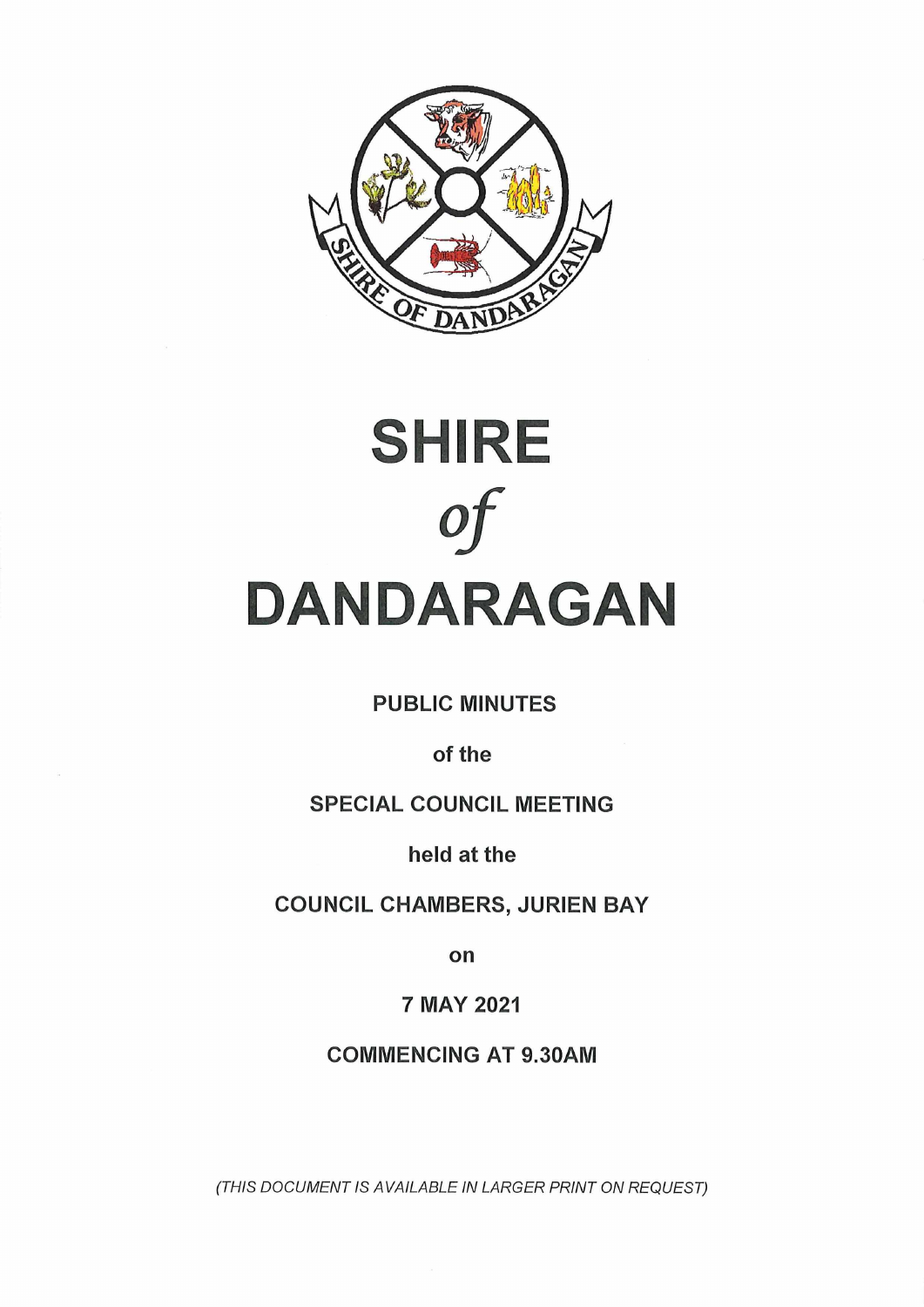# **<sup>1</sup> DECLARATION OF OPENING / ANNOUNCEMENT OF VISITORS**

#### **1.1 DECLARATION OF OPENING**

The presiding member declared the meeting open at 9.30am and welcomed those present.

# **2 RECORD OF ATTENDANCE / APOLOGIES / APPROVED LEAVE OF ABSENCE**

#### **Members**

Councillor L Holmes Councillor P Scharf Councillor J Clarke Councillor A Eyre Councillor W Gibson Councillor R Rybarczyk Councillor R Shanhun

(President) (Deputy President)

# **Staff**

Mr B Bailey **Mr B Bailey** (Chief Executive Officer) Mr S Clayton (Executive Manager Corporate & Community Services)

#### **Apologies** Councillor D Slyns

**Approved Leave of Absence** Nil

#### **3 PUBLIC QUESTION TIME**

Nil

# **4 PURPOSE OF THE MEETING**

The purpose of the meeting is to consider an offer for the sale of a residential property, Lot 13 on Deposited Plan 173770, 3517 Dandaragan Road, Dandaragan.

# **5 CONFIDENTIAL ITEMS FOR WHICH MEETING IS CLOSED TO THE PUBLIC**

Section 5.23 of the Local Government Act 1995 stipulates that all Council Meetings are generally open to the public. Section 5.23 goes on to identify specific situations in which the Council or committee may close to members of the public the meeting, or part of the meeting.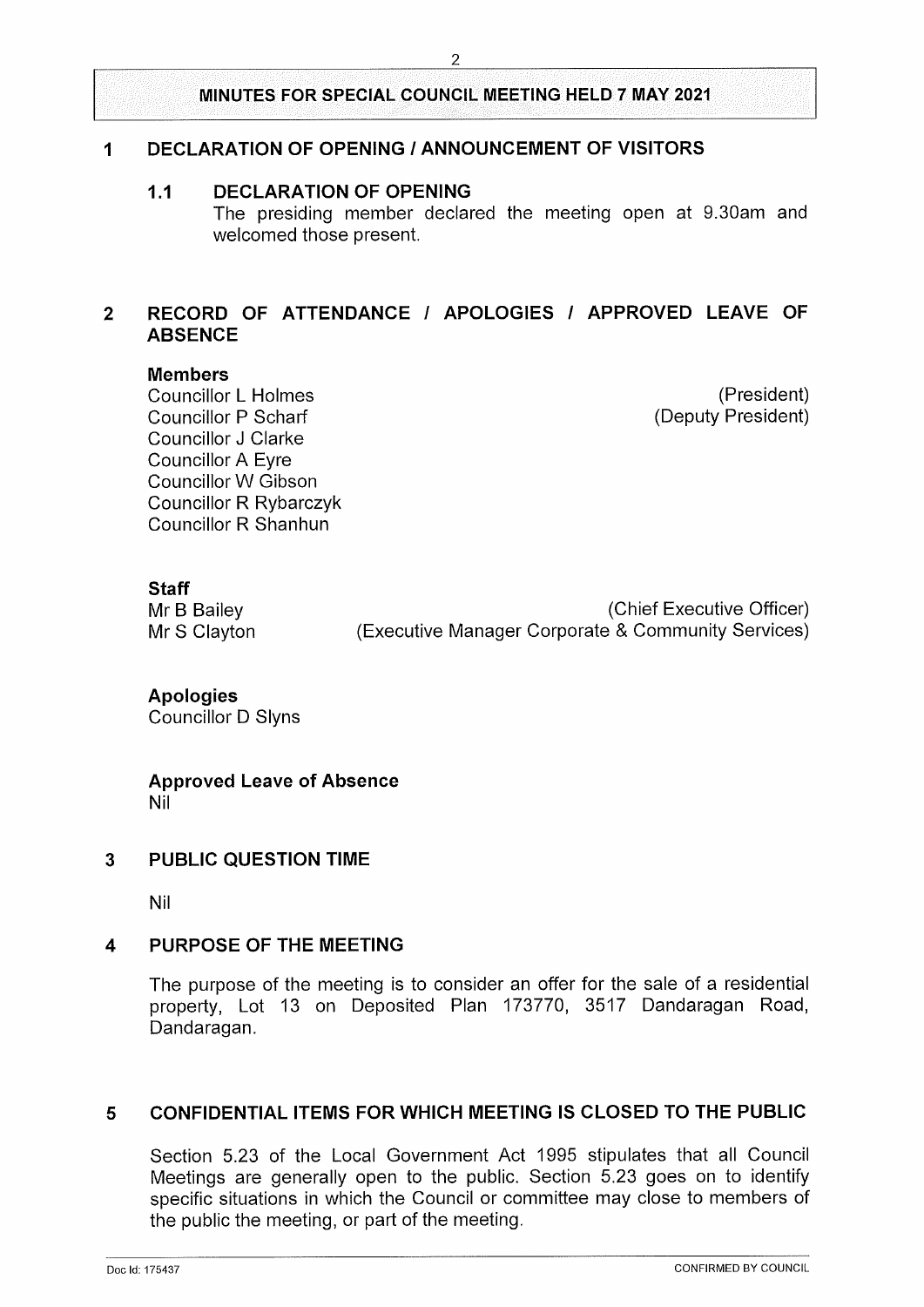In situations where it is deemed that a meeting or part of a meeting must be closed to the public, Section 5.23 (3) states "A decision to close a meeting or part of a meeting and the reason for the decision are to be recorded in the minutes of the meeting."

*For a decision to be recorded in the minute a formal motion must be passed by Simple majority clearly stating the reason for the closure in accordance with Section 5.23 of the Local Government Act 1995.*

Local Government Act 1995

*5.23. Meetings generally open to public*

- (1) Subject to subsection (2), the following are to be open to members of the public —
	- (a) all council meetings; and
	- (b) all meetings of any committee to which a local government power or duty has been delegated.
- (2) If a meeting is being held by a council or by a committee referred to in subsection (1)(b), the council or committee may close to members of the public the meeting, or part of the meeting, if the meeting or the part of the meeting deals with any of the following —
	- (a) a matter affecting an employee or employees;
	- (b) the personal affairs of any person;
	- (c) a contract entered into, or which may be entered into, by the local government and which relates to a matter to be discussed at the meeting;
	- (d) legal advice obtained, or which may be obtained, by the local government and which relates to a matter to be discussed at the meeting;
	- (e) a matter that if disclosed, would reveal
		- (i) a trade secret;
		- (ii) information that has a commercial value to a person; or
		- (iii) information about the business, professional, commercial or financial affairs of a person, where the trade secret or information is held by, or is about, a person other than the local government;
	- (f) a matter that if disclosed, could be reasonably expected to
		- (i) impair the effectiveness of any lawful method or procedure for preventing, detecting, investigating or dealing with any contravention or possible contravention of the law;
		- (ii) endanger the security of the local government's property; or
		- (iii) prejudice the maintenance or enforcement of a lawful measure for protecting public safety;
	- (g) information which is the subject of a direction given under section 23(1a) of the *Parliamentary Commissioner Act* 1971; and
	- (h) such other matters as may be prescribed.
- (3) A decision to close a meeting or part of a meeting and the reason for the decision are to be recorded in the minutes of the meeting.

Local Government (Administration) Regulations 1996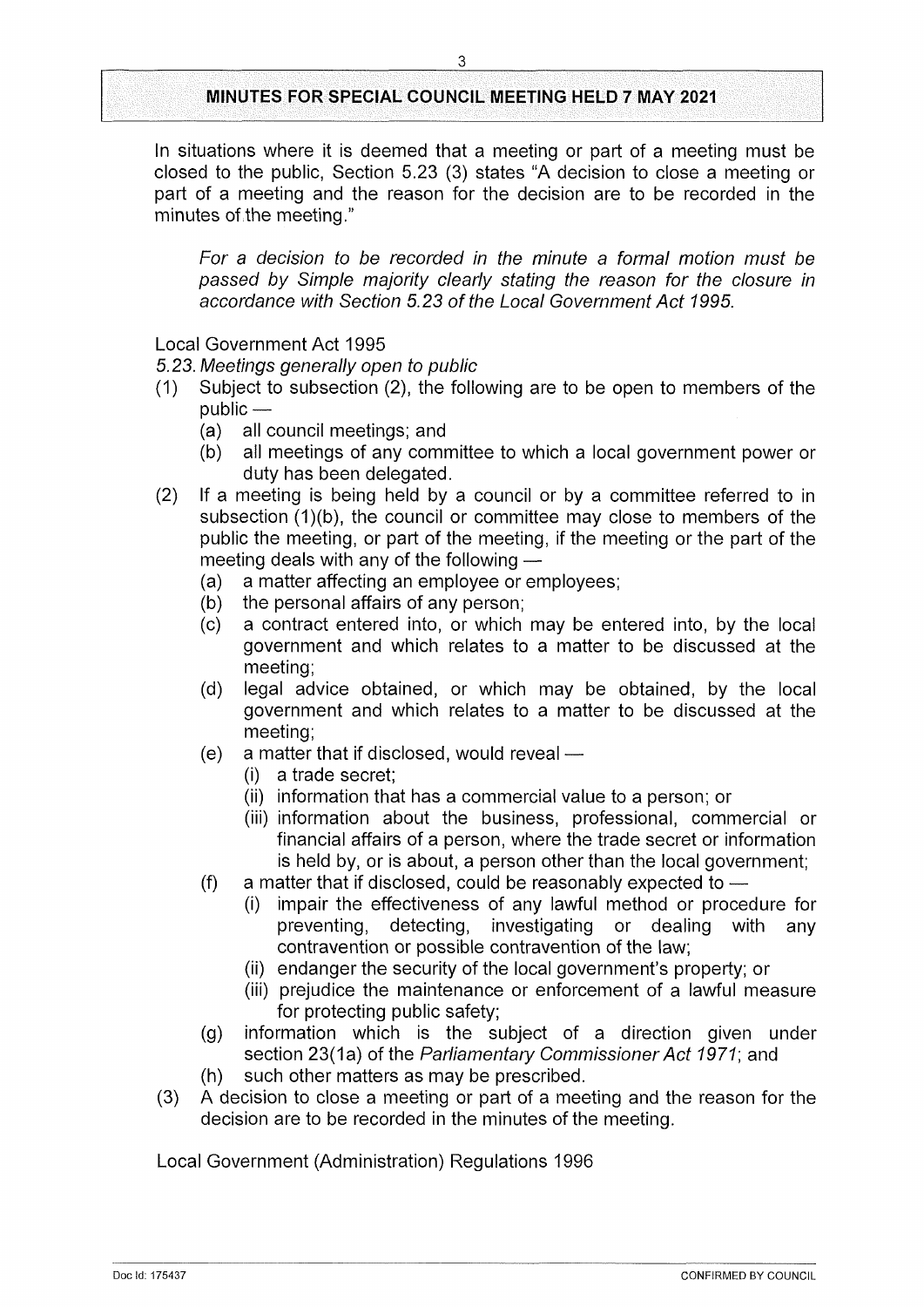*4A. Meeting, or part of meeting, may be closed to public* — s. *5.23(2)(h)*

The determination by the local government of a price for the sale or purchase of property by the local government, and the discussion of such a matter, are matters prescribed for the purposes of section 5.23(2)(h).

## **5.1 GOVERNANCE & ADMINISTRATION**

### **OFFICER RECOMMENDATION / COUNCIL DECISION**

**Moved Cr Scharf, seconded Cr Eyre**

**That the meeting be closed to members of the public at 9:30am in accordance with Section 5.23 (2) (h) of the Local Government Act 1995 and Regulation 4A of the Local Government (Administration) Regulations 1996 to allow Council to discuss Item 5.1.1 Disposal of Property - Lot <sup>13</sup> on Deposited Plan <sup>173770</sup> Dandaragan Road, Dandaragan.**

**CARRIED 7 / 0**

### **5.1.1 DISPOSAL OF PROPERTY - LOT 13 ON DEPOSITED PLAN 173770 DANDARAGAN ROAD, DANDARAGAN**

| Location:       | 3517 Dandaragan Road, Dandaragan                           |
|-----------------|------------------------------------------------------------|
| Folder Path:    | <b>Business Classification Scheme / Council Properties</b> |
|                 | / Acquisition & Disposal / Disposals                       |
| Date:           | 29 April 2021                                              |
| Author:         | Scott Clayton, Executive Manager Corporate and             |
|                 | Community                                                  |
| Senior Officer: | Brent Bailey, Chief Executive Officer                      |
|                 |                                                            |

*This report has been abridged due to the confidential nature of the content that is contained within this report.*

# **COUNCIL DECISION**

**Moved Cr Shanhun, seconded Cr Gibson**

**That Council commence the process to dispose of Lot 13 on Deposited Plan 173770 Dandaragan Road, Dandaragan, to Dr. Martin Robson for the sum of \$125,000 by giving 14 days local public notice inviting submissions of the proposed disposition in accordance with Section 3.58 of the Local Government Act 1995.**

**Should no submissions be received before the date specified in the notice, Council approve the disposal and authorise a budget amendment;**

**1. for the Chief Executive Officer to accept the offer from Dr. Martin Robson to purchase Lot 13 on Deposited Plan 173770 Dandaragan Road, Dandaragan for the sum of \$125,000 and finalise its disposal, and;**